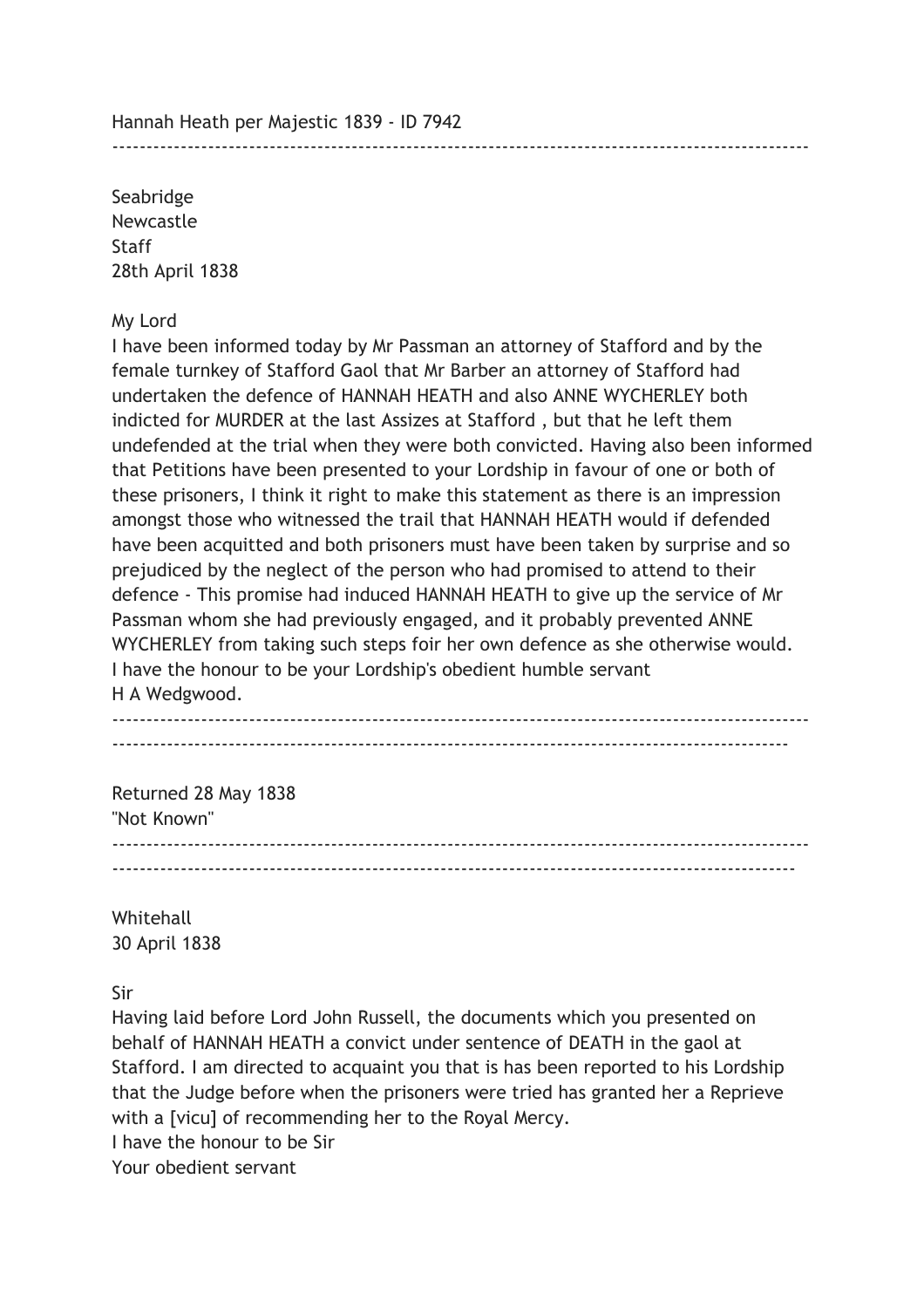[J M] Phillips

------------------------------------------------------------------------------------------------------ ----------------------------------------------------------------------------------------------------

22 May 1838

My Dear Phillips I mentioned the case to Lord John Russell on the Birthday and it was arranged that I then write the in<sup>[]</sup> d letter I am

very  $[ ] [ ]$ 

J Gurney

------------------------------------------------------------------------------------------------------

-------------------------------------------------------------------------------------------------

Lincoln Inn Fields 22nd May 1838

My Lord

A woman of the name HANNAH HEATH was convicted before me at the last assizes of the County of Stafford of the MURDER of a child. I was not sufficiently satisfied with the conviction to permit the Law to take its course but have respected it until His Majesty's pleasure shall be signified.

I beg leave to recommend that mercy be extended to her on condition of transportation for life.

I have the honour to be my Lord Your Lordships obedient servant J Gurney ------------------------------------------------------------------------------------------------------ --------------------------------------------------------------------------------------------------

Hanley 27th April 1838

## My Dear Friend

Thy note of the 31st inst was not opened until the 20th inst from an accidental course. I immediately went to the Under Secretary of State J M Phillips at Whitehall. He suggested the propriety of further enquires into the circumstances in question connected with the case if HANNAH HEATH . A letter was dispatched to Stafford , the answer induced me to go thither as soon as I had obtained some introductory letter . I saw both the Chaplain and the Governor of the Prison. They privately stated that they entertained very great doubts upon the case, which one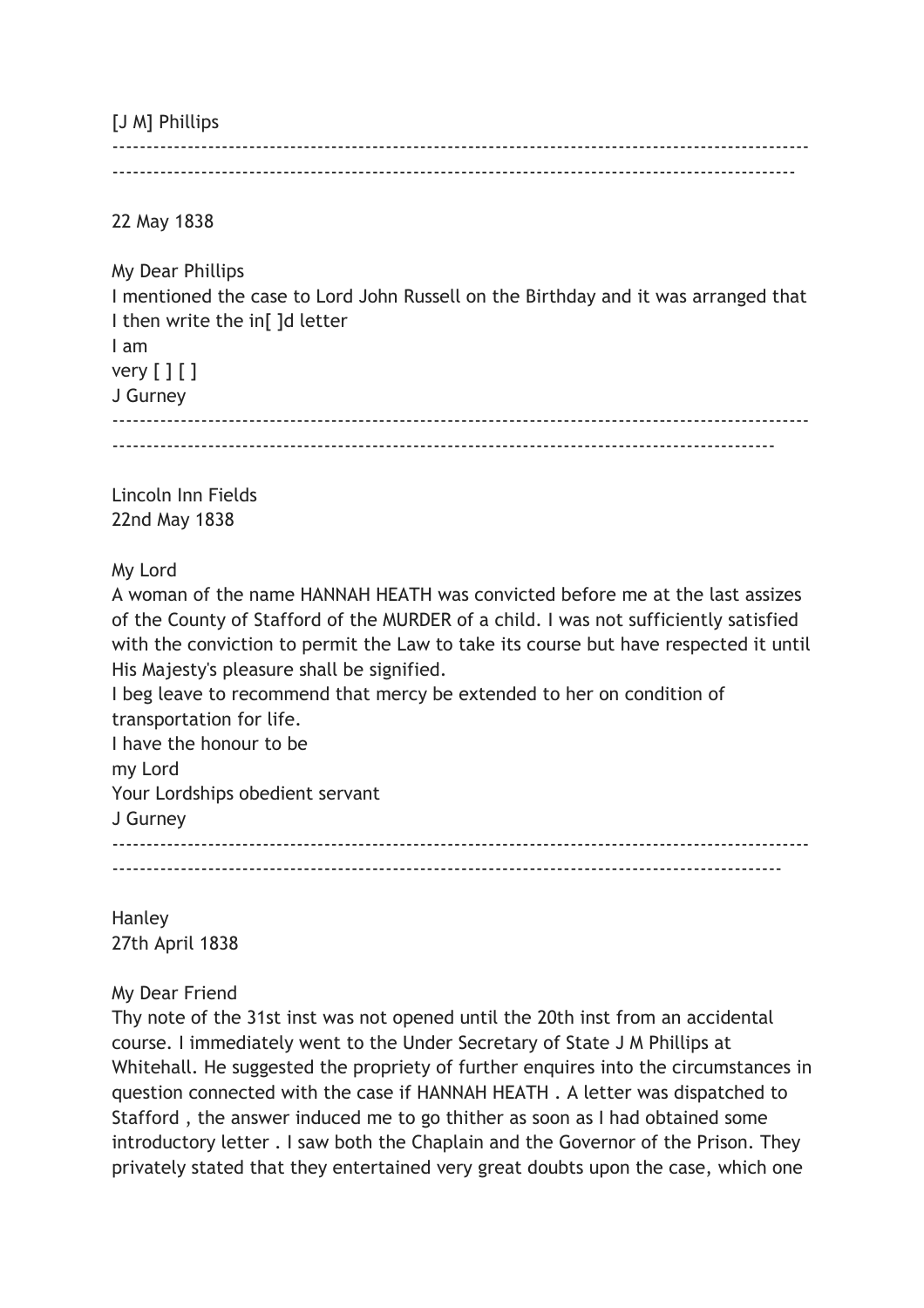of them had communicated in the proper quarter. Their remarks suggested a more particular investigation on the spot, Baddeley Grum where the woman had lived. I therefore came to Hanley most unexpectedly found a valued member of the Society of Friends resident there kindly disposed to unite in the investigation. I refer to John P Milner (late of Warrington) personally known to thee, I understand. He is Son in Law of Robert Alsop and a friend whose cooperation would be cordial in any undertaking.

We have jointly seen several persons separately, and without the knowledge of each other. Their statements establish the important facts that in HANNAH HEATH's cottage, where she administered something to the deceased infant (her grandchild) some fluid used for the tooth ache, was kept: that this fluid was procured from a party who sold something that was corrosive in its action upon linen and was some acid; that its colour was nearly like that of a medicine therefore used by herself (mother of the deceased infant); that both this latter medicine and the toothache remedy had been procured of a travelling quack doctor a good while before; that neither of the vials was labelled and that the vial produced in court upon the trial, was that in which the toothache remedy had been kept. We further were told by the young HANNAH HEATH that her mother (the convict) had been uniformly kind to her and the infant, that the three slept in one bed, that the grandmother (the convict) had for several proceeding nights carried the infant down stairs to feed it, as the mother's (her own) nourishment was insufficient. and, what is of great importance , she added that the grandmother would not let the infant remain during sleep in her (the mother's) arms, because she(the mother) slept so soundly that there was danger of its being overlaid. This is a material fact, because had the crime of infanticide been contemplated by the grandmother, it might obviously have been accomplished without recourse to poison. With facts like these, a conviction would have been impossible if the poor woman had been able to employ Council.

The great distance to the nearest Magistrate has not permitted us to get depositions in time from the different parties; indeed it was no trifling matter to get to these different parties and to elicit from them what we have done. We endeavoured to conceal from them the real object, and permitted our visit to Baddely Green to assume the character of prosecuting it, resembled a monthly meeting appointment, in that we were associated together in its progress. If however depositions be required the executive may of course obtain them from the witnesses whose readiness we furnished. If in so doing, it is thought advisable to have the assistance of our valued friend, John P Milner, his address is Hanley, Staffordshire and he resides within a few miles of the several parties. If it is deemed advisable that I should again return here, I am willing to do so (not withstanding the additional expense of money and time it costs me) and in such case be pleased to send a line to me at the Post Office Stamford (not Stafford) Lincolnshire by return of post. If later pray address it to Post Office Beccles Suffolk.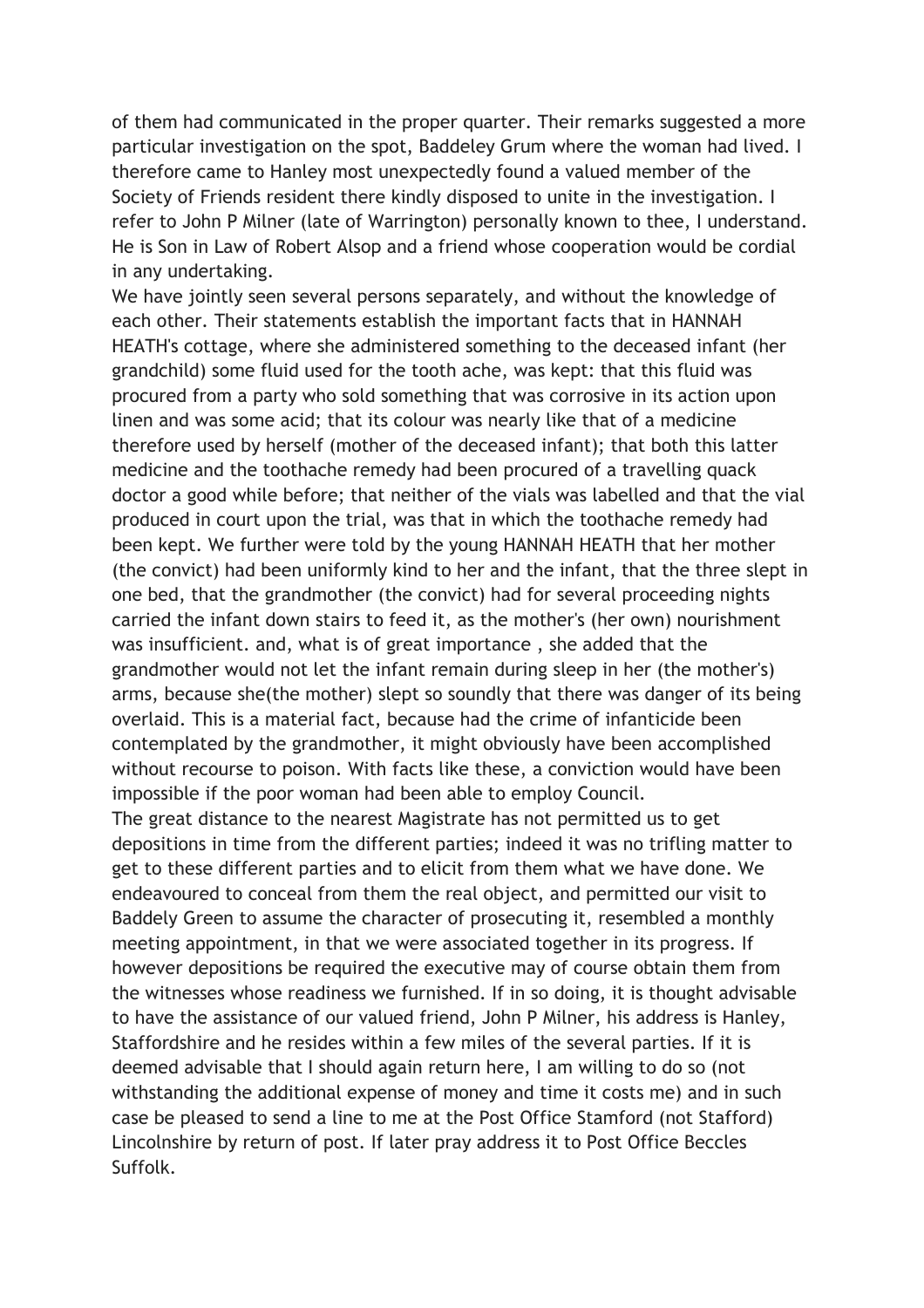I hope all thought of executing ANN WYCHERELY (the other woman at Stafford) will be given up when the Home Secretary learns as he will probably have down ere this through an official channel, that this wretched young woman had had a miscarriage which is attributed to her excited feelings since the trial which took place about six weeks ago. I remain

My dear friend Very sincerely thine John F Barry The execution day is tomorrow week for both.

Subjoined are the individual statements within referred to being those of 1st Charles Heath son of the convict, 2nd Hannah Heath daughter of the convict, and mother of the deceased infant, 3rd Dorothy Dale a neighbour, 4th the woman (Nanny Booth) in whose house had lodged the travelling quack doctor that sold the fluid for the cure of toothache.

#### Substance of the:

Statement of Charles Heath (aged about 24) made to J T Barry at the colliery ( about a mile from Baddeley Green where he lived with his mother in the cottage where the infant died). When enquired of whether he had procured anything for the toothache , when and from whom, he said;" It was many months ago, and long before his sister's layingin; that a quack doctor who came that way gave him a small quantity in a vial, for which having no money he agreed to exchange a show buckle, and that he was directed to apply this remedy on lint which he forced into the hollow tooth. J T Barry was then shown the hollow tooth on the right side of the lower jaw, being the anterior molar tooth, he (Charles Heath) did not know the name of the quack doctor, but he lived at Nanny Booths Golden Hill, and used to travel on foot carrying his medicines in a box at his back suspended from a stick cross his shoulder.

Substance of the younger HANNAH HEATH's statement:

We next proceeded to Baddeley Green, and of the cottage of the prisoner found her daughter HANNAH HEATH mother of the deceased infant and sister of Charles Heath, she is aged about 19. Without her knowing that we had seen her brother Charles Heath relative to the remedy for the toothache, she answered our inquiries in a way that fully corroborated his account and pointed to the shelf on which the vial (of tooth remedy) had stood, saying it was the same vial as that produced in Court on the trial. She added that the same quack doctor had supplied her with medicine in another vial and told her to take thirteen drops in water at a time. (Respecting at fact of this medicine having supplied see the statement of Dorothy Dale, hereto annexed) She (HANNAH HEATH junior) told us that this medicine and the toothache remedy were nearly alike in colour, and that neither had any label.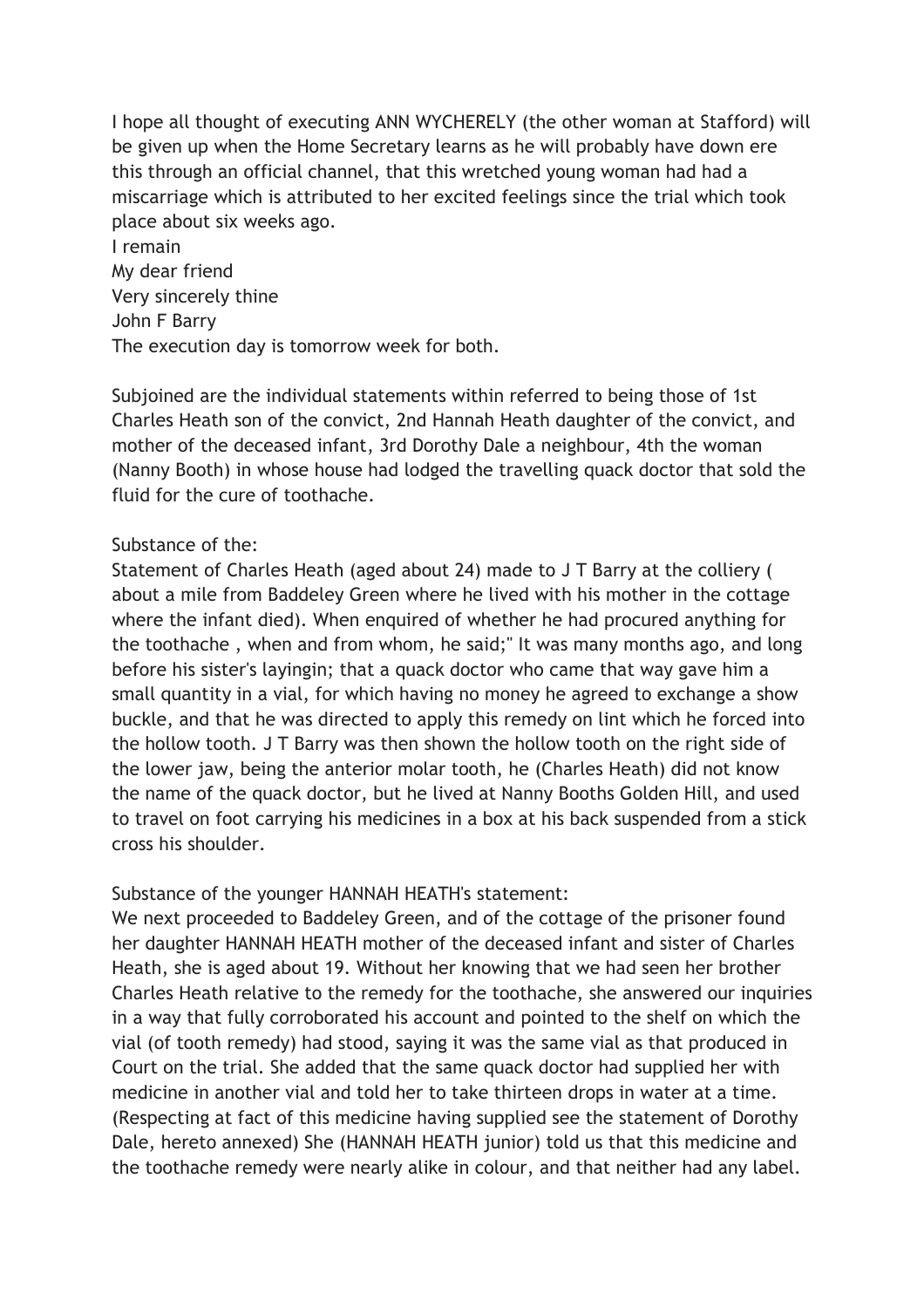That previous to the trial the prisoner (her mother) denied having administered anything, but upon visiting her lately in gaol she admitted that she had given the child something from one of the vials in the hope it would do it some good, as the child (said the prisoner) was "stuffed up". She showed the deceased infants apparel which had since been washed. It was burnt into holes in some parts, as if by the destructive action of sulphuric acid. She said that her mother (the prisoner) had been a kind mother to her, and to them all, that she had appeared very fond of the child, and used to take it down stairs every night to feed it, as she herself could not nourish it from the breast, that the three(grandmother, mother and infant) all slept in one bed and the grandmother used every night to take the child to lie in her arms, in order to prevent it being overlaid by her, (the mother) as she slept very soundly.

## Dorothy Dale:

We next stepped into Dorothy Dale (who had been a witness at the trial). Her cottage is close to HANNAH HEATH'S. She gave us some particulars without knowing what we had already heard. She remembered seeing the quack doctor when he supplied some medicine to the younger HANNAH HEATH it was a liquid in a vial.

# Nanny Booth:

We then proceeded across the county and through Burslem to find out the quack doctor said to reside at Nanny Booth's, the midwife at Golden Hill. This last named person was at home. She is an aged woman. She said that the quack doctor had left her house many months ago, and gone to Newcastle, that he moved about, on being asked whether he had cured the toothache she said he sold some kind of stuff for that purpose - that she thought it was some kind of vitriol it was of a burning nature but it had not cured her toothache . When asked his name she said it was William; that he stopped only a few days at a time. She was not able to give us any means of finding him. (Our object in making the inquiry was quite unknown to Nanny Booth who seemed to suppose we had come to purchase some of the toothache remedy) On being asked how this "Doctor" travelled she said On foot and how he carried his medicine she said in a box on his back.

## P.S.

I find that this communication is too late for todays mail and cannot be delivered in London before the 10th - it will therefore, I fear, be too late to offer my further services, as it is hardly probable that letters would reach me in time at Stamford or Beccles, as proposed above.

J T B

John T Barry presents his respects to S M Phillips and being uncertain whether his friend Joseph Pease is in London, takes the liberty, under the urgent circumstances of the case, to transmit direct to himself the foregoing which